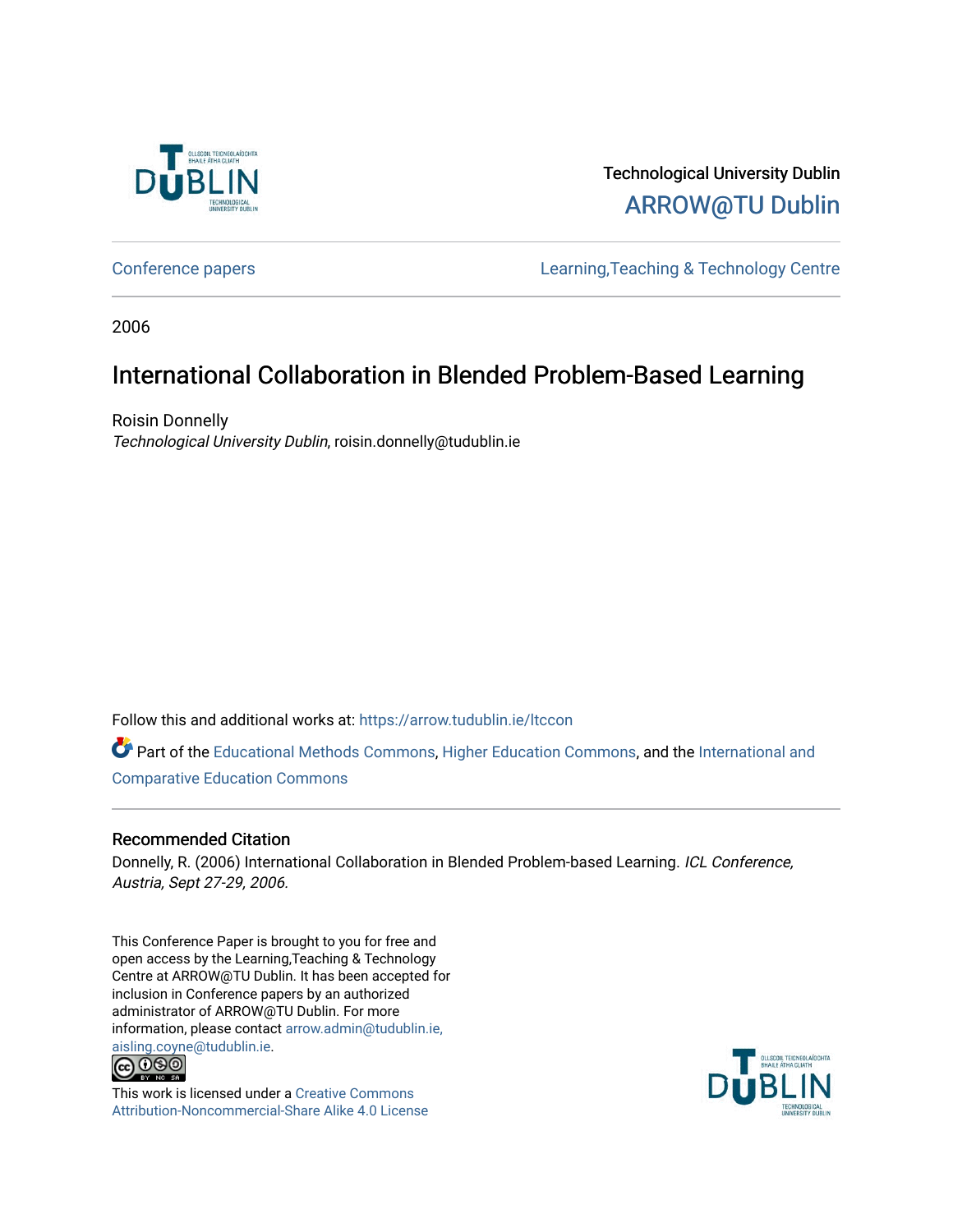## **International Collaboration in Blended Problem-based Learning**

**...**

*Roisin Donnelly<sup>1</sup>*

Dublin Institute of Technology,

**Key words:** *Blend Learning, problem-based learning, e-learning, academic development*

### **Abstract:**

*European education today is characterized by two dominant trends. First, e-learning has made impressive advances in the past five years. Second, European higher education has become increasingly internationalized. Within this, there has been an obvious shift towards more social, collaborative and communal perspectives of learning reported in recent educational research. Various forms of collaborative and inquiry-based learning include the idea that learning should be understood as a combination of participation, knowledge creation and internal processes. This paper discusses the blending of e-learning and problem-based learning (PBL), based on these observations and as a comprehensive approach encompassing the learning environment, curriculum, learning, studying and teaching.*

## **1 Introduction**

The concept of blending face-to-face and online problem-based learning is introduced in this paper through an outline of recent case study research on a Postgraduate Diploma Module in Third Level Learning and Teaching entitled 'Designing E-Learning' for academic staff in Higher Education in the Republic of Ireland. This module is part of an accredited professional development programme for academic staff. A specific approach was taken to the design and delivery of this module by using problem-based learning (PBL) as the dominant pedagogical model. An international dimension was integrated into the design of the problem, by introducing collaboration with peers in Finland and Australia over the ten weeks of the module's duration. The paper explores some of the common issues encountered by academic staff as participants in this module. Problem-based learning and especially the tutorial groups can be examined as communities of learning and construction sites of shared knowledge. However, collaboration in a distributed group presumes social presence, shared understanding and versatile communication among the participants. Transforming group activities to online environments requires selecting suitable media for each situation and task

## **2 Background**

## *2.1 Context*

The module participants are drawn from very diverse fields, and have spent varying lengths of time as lecturers, from newly appointed staff to the institution, to those that have been teaching for anywhere between 5-25 years. There is present also a wide range of knowledge and experience about both e-learning and PBL, ranging from novice to intermediate or even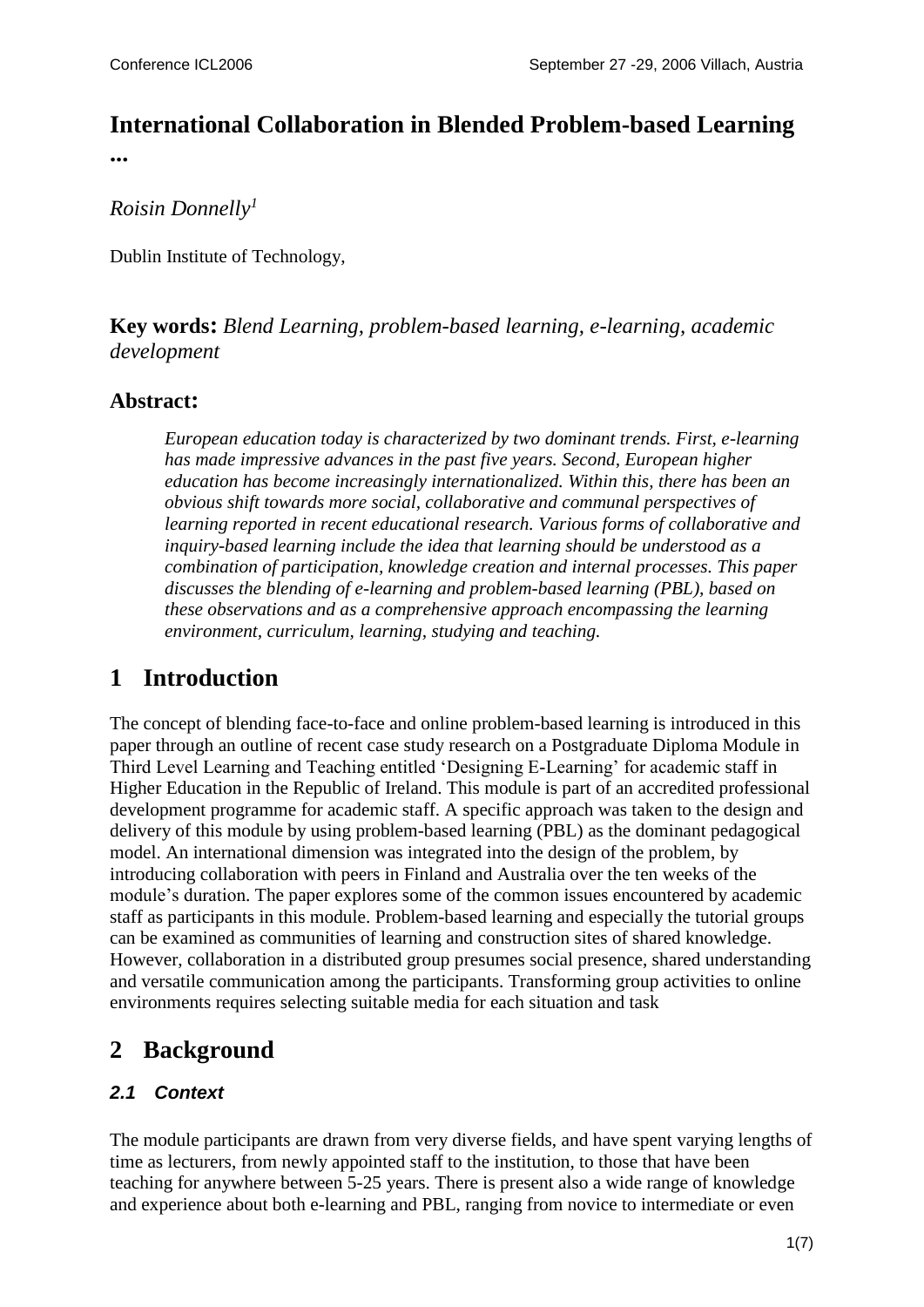expert. All participants are self-selecting and choose to come on the module. A specific approach was taken to the design and delivery of the module by using problem-based learning as the dominant pedagogical model, and key components of the PBL process are delivered online. In terms of their subject disciplines, there is an eclectic mix, with many subject disciplines being represented in the fields of apprentice education, undergraduate and postgraduate education. Participants also include librarians, IT trainers, graduate students, administrators, educational consultants and other academic support staff who have a teaching role.

## **3 Blended PBL Model**

Saven-baden and Howell-Major (2004) suggest that the term computer-mediated PBL has been used initially to define any form of PBL that utilizes computers in some way. However, this is seen as problematic since it offers little indication about the ways in which computers are being used, the areas of student interaction, the quality of the learning materials or the extent to which any of these integrate with PBL. This is a ten week (10 ECTS study credits) module which is delivered using a blend of face-to-face and online problem-based learning. The online delivery component and support of the module is in the Online Learning Environment, WebCT. The aim of the module 'Designing E-Learning' is to enable the participants (lecturers, librarians and educational technologists) to become aware of the practicalities of designing, delivering, supporting and evaluating an online module in their own subject disciplines. Using problem-based learning as a means of delivery of professional development for academic staff in higher education may not be a novel approach, but complementing this with e-learning can offer benefits. There are a five key phases to the blended delivery of the module; see Figure 1 overleaf for a visual schema of the module.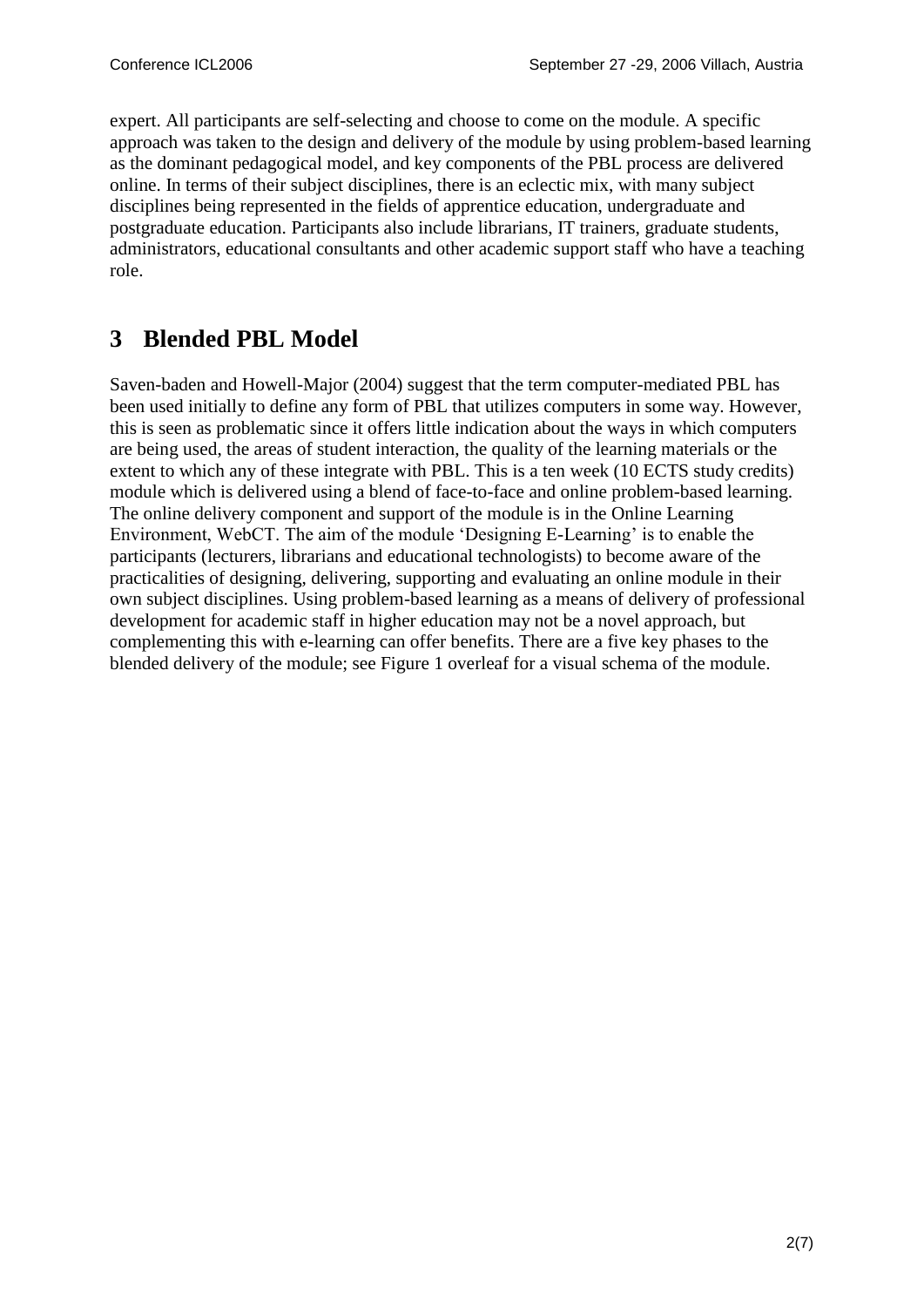

Figure 1 Schema of the Blended Problem-based Learning Module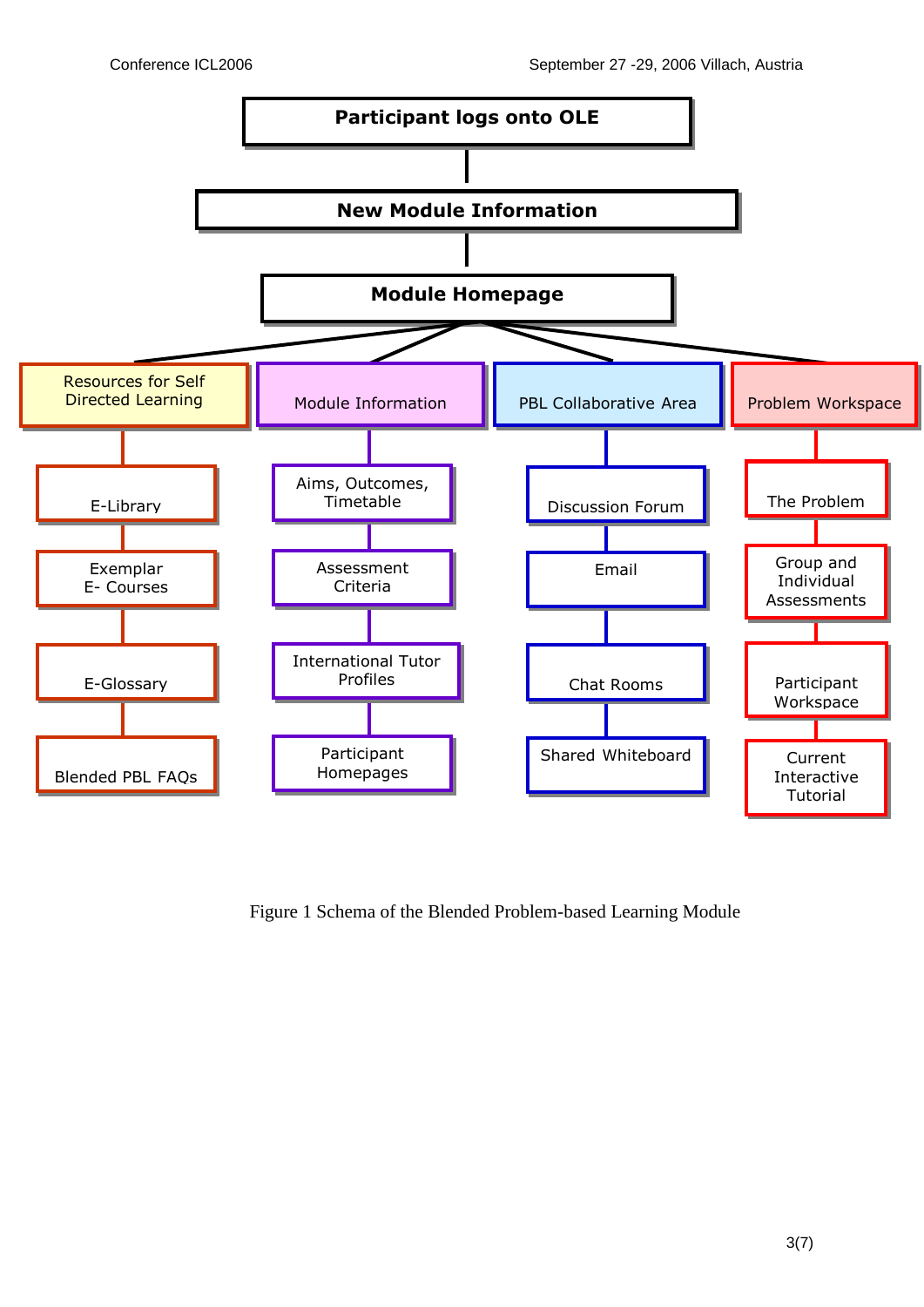**Induction Phase**: This induction phase is not assessed. It offers the participants an opportunity to start bonding as a collaborative problem-based learning group in a face-to-face setting. It also extends to participants the possibility to access and test the online learning environment and to solve any technical problems which may occur. Participants are required to give information on themselves and their academic interests in a section of the online learning environment, WebCT.

**Literature and Research Phase**: Participants are expected to familiarize themselves with relevant knowledge necessary for dealing with eLearning, and retrieve additional relevant literature in order to fulfill the requirements of collaborative problem-based learning for the module.

**Exploration Phase**: This phase is dedicated to getting familiar with online learning through working in the interdisciplinary group.

**Conception Phase**: This involves collaborative problem-based learning work on the design and implementation of an area using all that has been learned about online pedagogy and technology.

**Evaluation Phase**: The participants will be asked to give a written evaluation of their input, that of their peers, the collaborative problem-based learning group process, and the module itself.

In the context of this module, the term 'Blended Learning' refers to a merging of classroom and online activities that must be integrated by the tutor in ways that allows them to deliver learning (both content and tasks) as a coherent and effective whole; they may be individual, group based, or a combination of both. Blended PBL has evolved as a delivery and facilitation approach in the module whereby an online environment has been created to complement a series of face-to-face PBL tutorials with a puzzlement that engages the group of learners in inquiry activities consistent with the learning outcomes of the module. The blend is grounded in experiential, collaborative, contextual and constructive theories of learning, and it has clear point of convergence with everyday learning and action processes. Donnelly (2004) has argued that students working collaboratively on an authentic problem benefit from face-toface interaction as well as being supported online. This can help eradicate communication problems amongst group members.

From a design perspective, it was decided to strip the module down to reflect the reality of the context in which it was being delivered. These lecturers in third level education in Ireland were not in the position of having to present courses entirely online. A blended approach with appropriate face-to-face encounters was deemed much more relevant for their and their students' needs. Online delivery took the form of using a range of electronic resources and online asynchronous and synchronous discussion, to solve a problem-based learning scenario. There are a small number of face-to-face sessions strategically placed at the start, middle and end of the module to facilitate cohesiveness, good dialogue, quality tutorial input and individualised support.

## **4 The International Collaborative Approach**

Networking with other academics and academic developers internationally is a strong feature of this module and practice in designing e-learning is enhanced by the multiple perspectives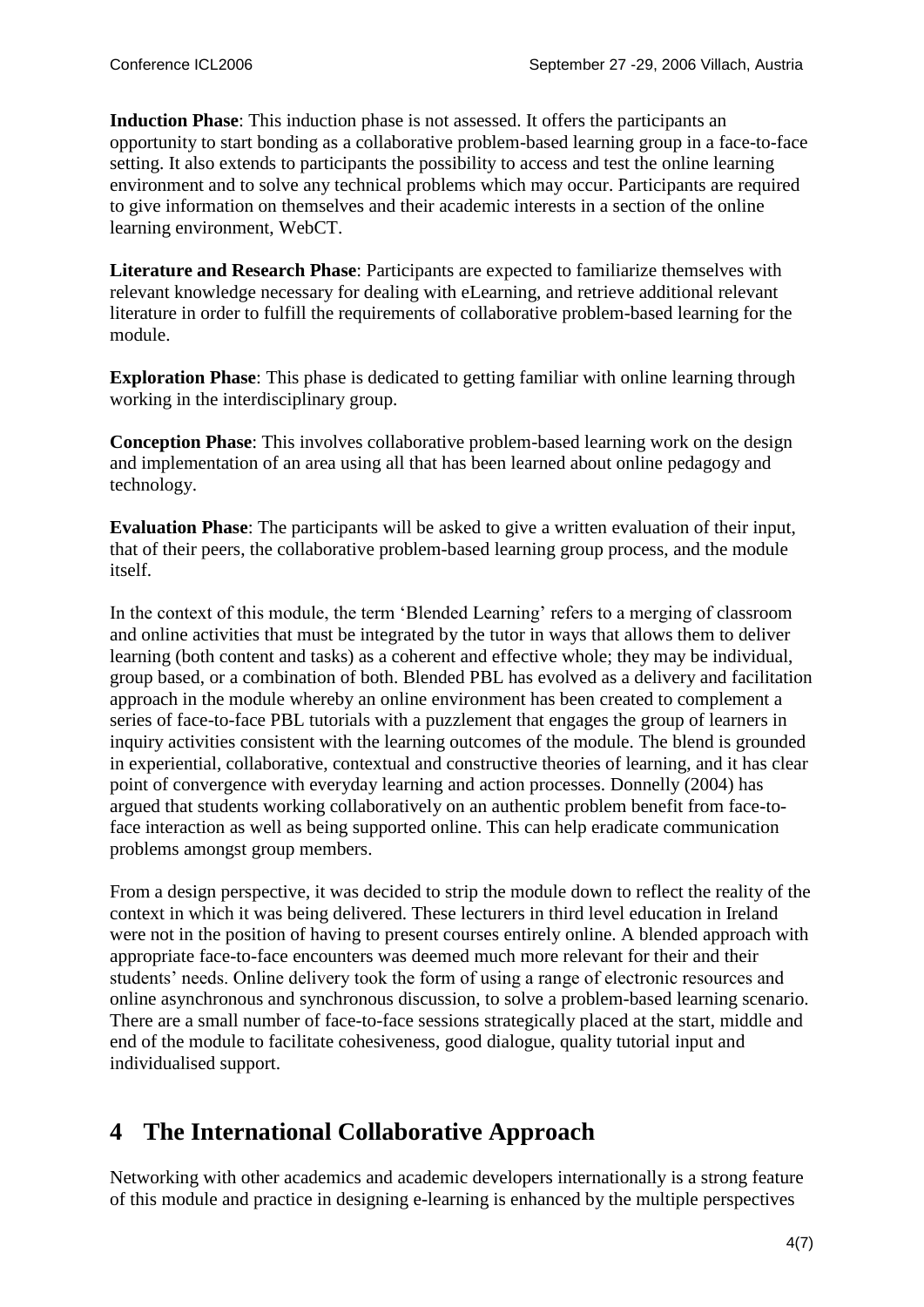this collaboration brings. In recent years, through this module, communities of practice have been developed with colleagues in Scotland, Finland and Australia. The essence of the module involves participants being brought together by joining in common activities and by what they have learned through their mutual engagement in these activities. After participants gained experience with the flow of activities face-to-face in the PBL tutorials and were thinking deeply about the problem, their online collaborative work begins. The group meet online with the asynchronous feature of the Online Learning Environment, WebCT, that is designed to scaffold participants as they organise their group task, then synthesise, post and critique the results of their deliberations.

Real time online events feature in this model through desk top video conferencing to the Eduta Institute in the University of Tampere, Finland. The Synchronous Chatroom feature of WebCT is used for problem-solving areas of the curriculum so that the tutor can help students on a one-to-one, or one-to-small group basis. Participants interact with each other through posting email and Discussion Board questions. A video conference link to a guest tutor in the University of Tampere in Finland occurs at the half-way point in the module; this also involves use of the electronic shared whiteboard. Janes (2000) as far back as 1997 has reported the benefits of linking with international guest tutors in an online environment. The strength is the online collaborative discussions, presentations between participants and the interaction between online tutors, participants and international guest tutors.

The purpose of an asynchronous link via a discussion board was to rejuvenate the group work in its later stages by introducing two guest tutors from the University of Queensland. Through such expansion of physical classroom boundaries, an MP3 audio adds live interaction to asynchronous distance learning. Such guest "lecturers" can be invited in to join the conference, so students can interact directly with experts in their fields (Cotlar and Shimabukuro, 1995).

Interacting with peers from higher education institutions internationally was regarded as important for providing multiple perspectives to learning collaboratively. Higgins and O'Keeffe (2004) speak of '*effective e-learning*' and '*good content'* and express a belief that *'most, if not all learners learn best through blended learning'.* Blended learning, as the name suggests, consists of a blend of at least two pedagogical approaches: within the context of this research, blended learning is the integration of the PBL face-to-face learning in a classroom with e-learning. For example, the classroom is used by the PBL group to discuss critical concepts, and the discussion boards and synchronous chat room in the online environment WebCT and Marratech, is used to encourage the international dimension to participant dialogue around the concept.

The rationale for such a module is clear within the Republic of Ireland higher education context. Many teachers and lecturers will admit that they are running an online module when the truth is they are simply uploading lecture notes. If the same notes were distributed in a traditional lecture they would be backed up by verbal explanations, so it is not surprising that students often reject this 'so-called' e-learning approach when all they get is screen text with little or no clarification from the tutor. This argument is reinforced by  $M<sup>c</sup>Pherson$  and Nunes (2004) who state that *'it has not been unusual for lecturers within Further and Higher Education to have no formal training in teaching and learning'* (p. 4), yet, students in higher education are expected to develop high-level cognitive skills such as reflective analysis, metacognition and problem solving.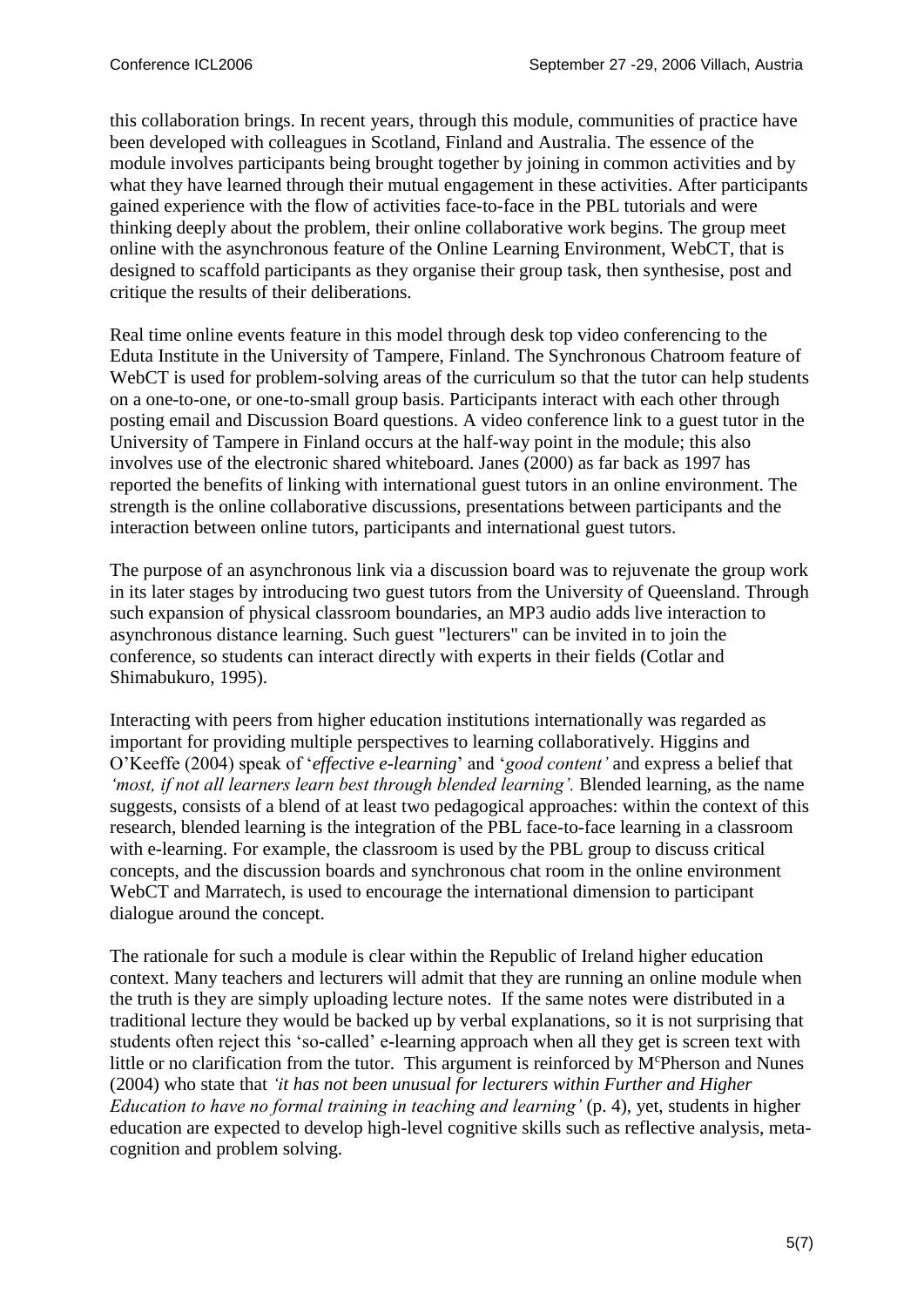There are a number of issues which need to be taken into account by any lecturer wishing to combine PBL and e-learning: developing tutor's online facilitation capabilities, designing and producing synchronous events to support students, encouraging collaborative interactive participation and finding ways of engaging students who seldom participate in the online PBL group.

Blended PBL needs to be focused on a group-oriented, knowledge-building discourse and students should work collaboratively in real-time or asynchronously to manage the problem. Although using e-learning in conjunction with PBL has a number of advantages, (such as students having access to wider resources and often innovative problems, new and different forms of dialogue and immediacy in communication and learning), there are also a number of difficulties to be overcome. Students can very easily be overloaded with information. Problem scenarios may be pitched in terms of complexity of information management rather than of the development of criticality. Communication problems can arise both within the group locally and internationally and between the group and the tutor(s), particularly if there are language barriers to overcome; essentially this is because of the difficulties of understanding text-based dialogue rather than live dialogue. PBL is an approach that relies strongly on communication and learning through dialogue, and if the text-based communication (chat or email) is misunderstood or tutor feedback is received as negative when it was trying to be developmental, this can lead to discontentment and disjunction.

Physical space is not a connective element in an online environment as it is in face-to-face setting. Instead it becomes an element of separation. This emphasises the importance of the communicative tools and shared virtual spaces that are available for the group. Distributed communication and collaboration can be considered from the viewpoints of social presence, media richness, shared understanding and media synchronicity.

In many ways, it could be argued that designing blended PBL is no different from other forms of PBL, in that it needs to be designed with sound pedagogical foundations and not as merely providing an innovative approach to learning.

# **5 Recommendations**

A number of recommendations emerged from the international collaborative element of the case study.

The most important adage of technology and organization is, keep it simple! Technical problems grow when crossing country borders. It is concluded, however, that what is now considered complex will change over time. Until quite recently, video conferencing was an expensive, labour-intensive, and unreliable technology. Over the past five years this has dramatically changed—video over IP is cheap and simple, and it works.

Timetables can prove another obstacle. Many different course-calendar arrangements exist in our international academic world, making joint timetabling quite a hassle.

Staff who engage in international education with e-learning need a wide array of professional competencies, often new to them. To engage successfully with foreign students, a teacher needs cultural sensitivity and an understanding of educational practices in other countries. In online educational settings, this seems even truer.